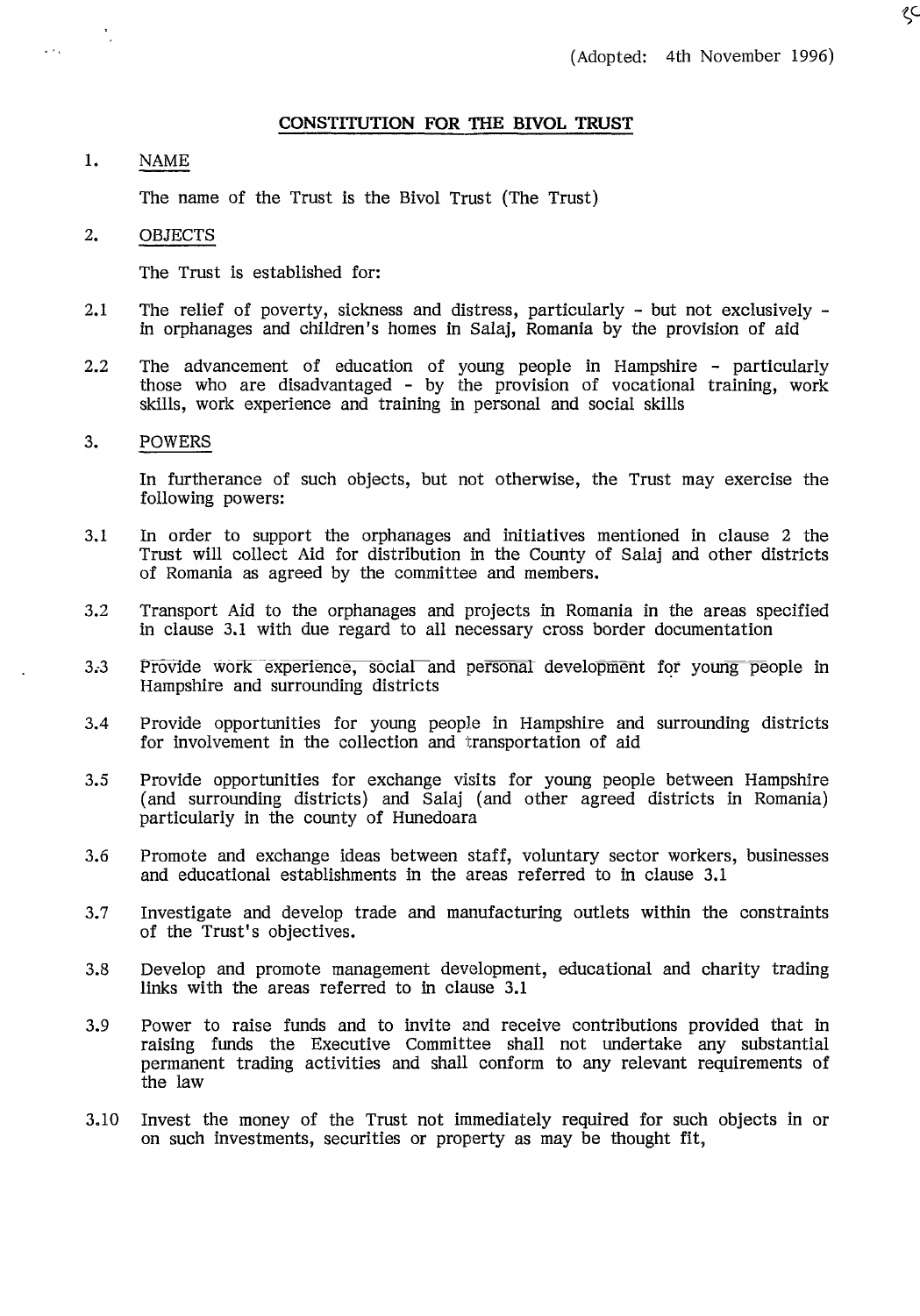- 3.11 Sell, let, mortgage, dispose of or turn to account all or any of the property or assets of the Trust
- 3.12 Accept gifts and borrow, or raise money for such objects on such terms and on such security as shall be thought fit
- 3.13 Make regulations for any property which may be so acquired
- 3.14 Purchase, take on lease or in exchange, hire charter or otherwise acquire any property and any rights and privileges necessary for the promotion of such objects and construct, maintain and alter any buildings or erections necessary for the work of the Trust
- 3.15 Bring together in conference representatives of voluntary organisations
- 3.16 Arrange and provide for, or join in arranging or providing for, the holding of exhibitions, meetings, lectures, classes, seminars and training courses
- 3.17 Collect and disseminate information on all matters affecting such objects and exchange such information with other bodies having similar objectives in this country or overseas
- 3.18 Undertake, execute, manage or assist any Charitable Trust which may lawfully be undertaken, executed, managed or assisted by the Trust
- 3.19 Employ and pay any person or pesons to supervise, organise and carry on the work of the Trust and make all reasonable and necessary provision for the payment of pensions and superannuation to or on behalf of the employees and their widows and dependents
- 3.20 Do all such other lawful things as are necessary for the attainment of such objectives, to require and accept from any beneficiary of the parents or persons or body in loco parentis or any benefactors, a contribution or contributions (whether weekly or otherwise) towards the cost of maintaining such beneficiaries in any centre established by the Trust or of providing facilities to such beneficiaries

# 4. MEMBERSHIP

- 4.1 Full membership of the Trust shall be open to:-
- 4.1.1 Individuals of 18 years and over who are interested in furthering the work of the Trust and who have paid the annual subscription as laid down from time to time by the Executive Committee mentioned below; and
- 4.1.2 National, International and local voluntary or other non-profit distributing organisation, whether corporate or unincorporated and public bodies and authorities which are interested in furthering such work and having paid their annual subscriptions:
- 4.2 Each member organisation shall appoint one individual person to represent it and vote on its behalf at general meetings of the Trust. In the event of such individual persons resigning or otherwise leaving the organisation, he or she shall immediately cease to be a representative of such organisation
- 4-3 Each member organisation may appoint: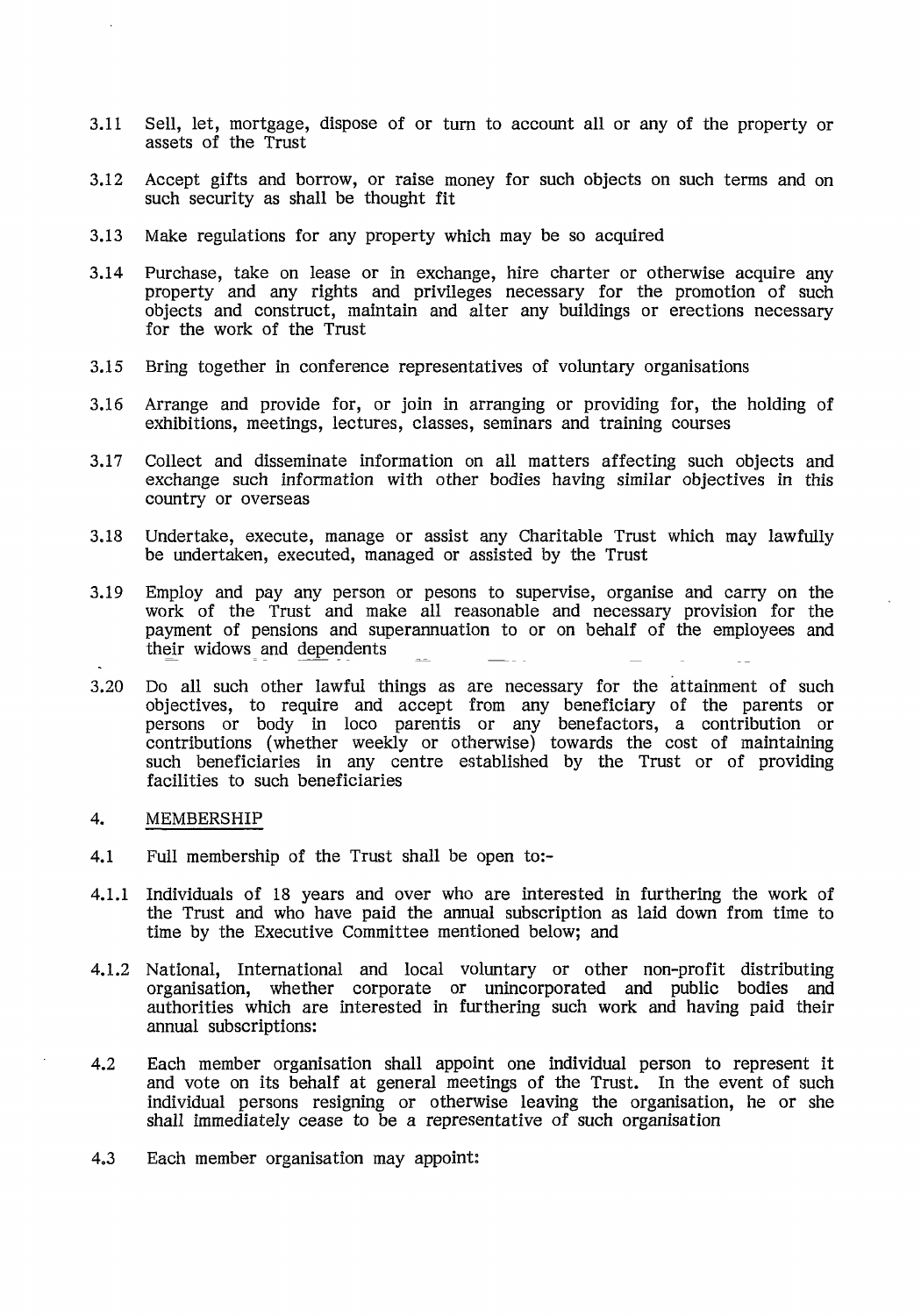- 4.3.1 A deputy to replace its appointed representative if the appointed representative is unable to attend any particular meeting of the Trust; and
- 4.3.2 Observers (who shall not be entitled to vote) to attend any such meetings;
- 4.4 Junior membership shall be open to those under the age of 18 years who are interested in furthering the work of the Trust. Junior members will have the right to attend but not vote at General Meetings of the Trust
- 4.5 Honorary members may be appointed at the discretion of the Executive Committee. Honorary members shall not be entitled to vote.
- 4.6 The Executive Committee shall have the right:-
- 4.6.1 To approve or reject applications for membership; and
- 4.6.2 For good and sufficient reason to terminate the membership of any individual or organisation provided that the individual member concerned or the individual representing such organisations (as the case may be) shall have the right to be heard by the Executive Committee before a final decision is made.

### 5. HONORARY OFFICERS

- 5.1 At the Annual General Meeting mentioned below the members shall elect from their number a Chairman, a Vice-Chairman, a Treasurer, and such other honorary officers as the Trust shall from time to time decide;
- 5.2 The Chairman, Vice Chairman, Treasurer and other honorary officers of the Trust shall hold office until the conclusion of the Annual General Meeting of the Trust next after their election but shall be eligible for re-election provided that no honorary officer shall hold office for more than five consecutive years. On the expiration of such period one further year must elapse before any honorary officer shall be eligible for re-election;
- 5.3 The Chairman, Vice Chairman, Treasurer and other honorary officers shall be ex officio members of the Executive Committee and any other committee.
- 5.4 The Trust shall appoint one or more qualified auditors and may determine their remuneration (if any)

#### 6. EXECUTIVE COMMITTEE

- 6.1 Subject as mentioned below the policy and general management of the affairs of the Trust shall be directed by an Executive Committee which shall meet not less than four times a year and when complete shall consist of the officers referred to in clause 5.3 and six elected members
- 6.2 The members of the Executive Committee shall be elected at the Annual General Meeting of the Trust
- 6.3 Election to the Executive Committee shall be for three years. One-third of the membership shall retire annually but shall be eligible for re-election, the members so to retire being those who have been longest in office since the last election but not reckoning ex officio members. As between members who have been in office the same length of time, those due to retire shall be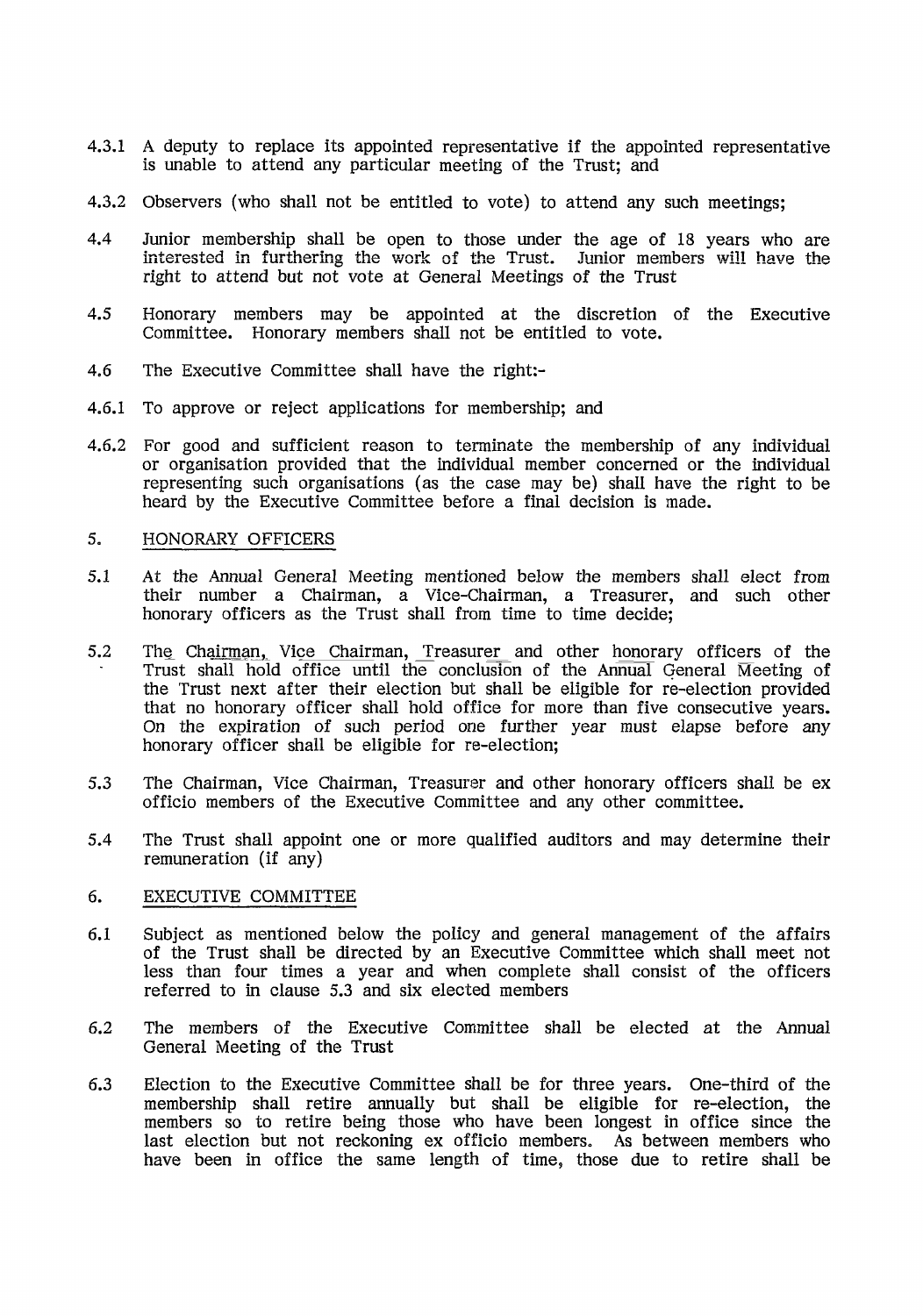chosen by lot.

- 6.4 In addition to the members so elected and to those serving by virtue of clause 4.3 the Executive Committee may co-opt further members who shall be full members of the Trust whether individual or representative or a combination of both and who shall serve until the conclusion of the next Annual General Meeting after individual co-option provided that the number of co-opted members shall not exceed one-third of the total number of members of the Executive Committee in accordance with clause 6.1. Co-opted members shall be entitled to vote at meetings of the Executive Committee.
- 6.5 The Executive Committee may co-opt junior members who shall be entitled to attend but not vote at meetings of the Executive Committee
- 6.6 Any casual vacancy in the Executive Committee may be filled by the Executive Committee and any person appointed to fill such a casual vacancy shall hold office until the conclusion of the next Annual General Meeting of the Trust and shall be eligible for election at that meeting
- 6.7 The proceedings of the Executive Committee shall not be invalidated by any failure to elect or any defect in the election, appointment, co-operation or qualifications of any member
- 6.8 The Executive Committee shall appoint and fix the remuneration of a Secretary and of all such other staff as may in its opinion be necessary
- 6.9 The Executive Committee may appoint such special or standing committees as may be deemed necessary by the Executive Committee and shall determine their terms of references, powers, duration and composition. All acts and proceedings of such special or standing committees shall be. reported back to the Executive Committee as soon as possible
- 6.10 There shall be a quorum when at least one third of the number of members of the Executive Committee for the time being or three members of the Executive Committee, whichever is the greater, are present at a meeting
- 6.11 Every matter shall be determined by a majority of votes of the members of the Executive Committee present and voting on the question but in the case of equality of votes the chairman of the meeting shall have a second or casting vote

#### 7. MEETINGS OF THE TRUST

7.1 The first general meeting of the Trust shall be held no later than the 31st day of March 1997 and once in each year subsequently an Annual General Meeting of the Trust shall be held at such time (not being more than 15 months after the holding of the preceding Annual General<br>Meeting) and place as the Executive Committee shall determine. At least 21 Meeting) and place as the Executive Committee shall determine. clear days notice shall be given in writing by the Secretary to each member. At such Annual General Meetings the business shall include the election of honorary officers; the election of full members to serve on the Executive Committee; the appointment of an auditor or auditors; the consideration of an annual report of the work done by or under the auspices of the Executive Committee and of the audited accounts; and the transaction of such other matters as may from time to time be necessary.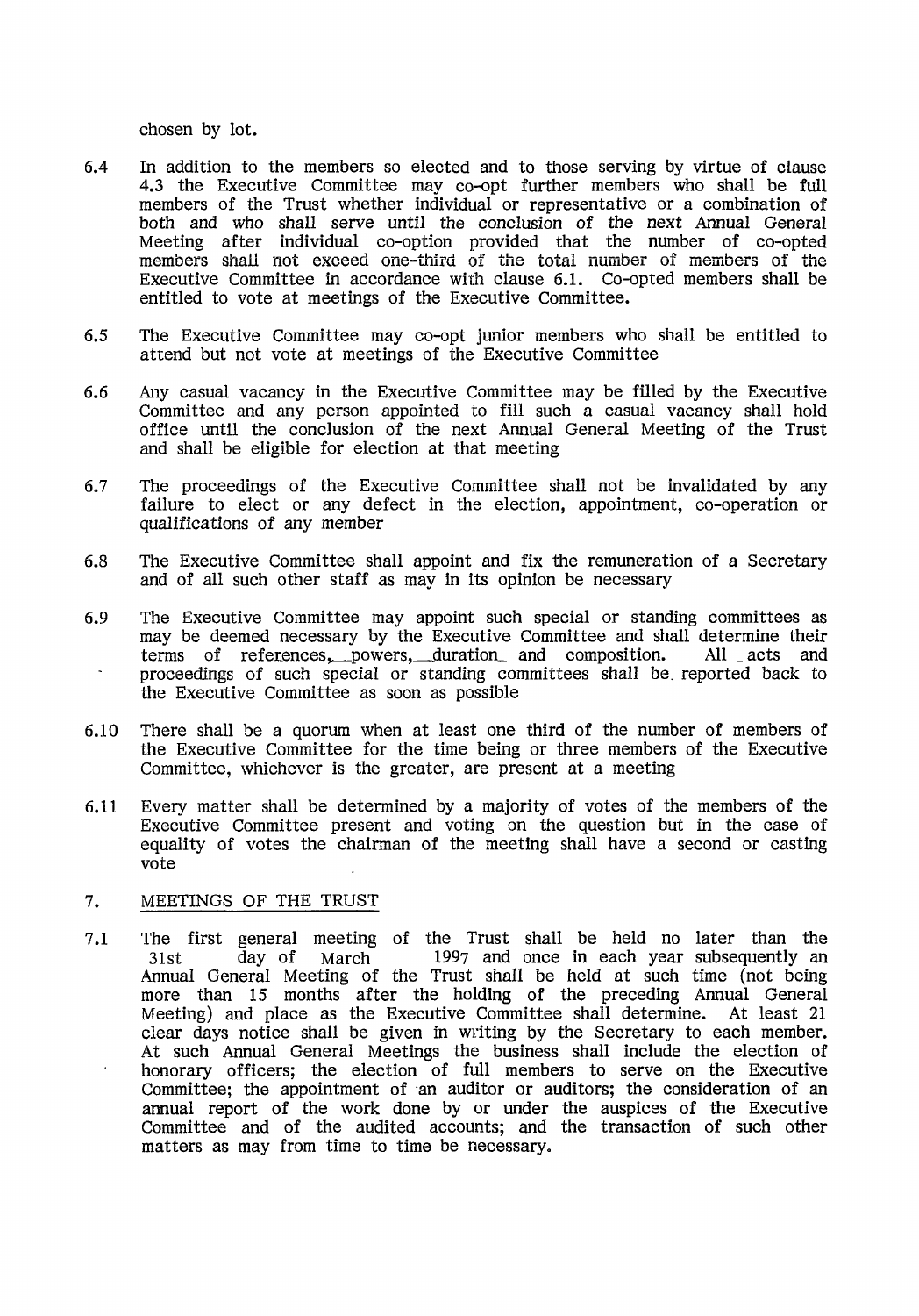- 7.2 The Chairman may at any time at his discretion and the Secretary shall within 21 days of receiving a written request so to do signed by not less than one quarter of the paid up membership whether individual or representative and giving reasons for the request, call a special general meeting of the Trust. Notice of such meeting to be given in accordance with Clause 7.1 and such meeting to be held in any event not more than fifty six days from receipt of the request for such meeting.
- 7.3 There shall be a quorum when at least one tenth of the number of members of the Trust for the time being or ten members of the Trust, whichever is the greater, are present at any general meeting

# 8. RECEIPTS AND EXPENDITURE

- 8.1 The funds of the Trust, including all donations contributions and bequests, shall be paid into an account operated by the Executive Committee in the name of the Trust at such bank as the Executive Committee shall from time to time decide. All cheques drawn on the account must be signed by at least two All cheques drawn on the account must be signed by at least two members of the Executive Committee.
- 8.2 The funds belonging to the Trust shall be applied only in furthering the objects.

# 9. TRUST PROPERTY

9.1 The title to all real or personal property which may be acquired by or on behalf of the Trust shall be vested in a corporation lawfully entitled to act as a custodian trustee or in not less than four or more than six individual persons (not being, members of the Executive Committee).

#### 10. ALTERATIONS TO THE CONSTITUTION

Any alteration to this Constitution shall receive the assent of not less than two-thirds of the full members of the Trust whether individual or representative present and voting at a meeting specially called for the purpose provided that notice of any such alterations shall have been received by the Secretary in writing not less than 21 clear days before the meeting at which the alteration is to be brought forward. At least 14 clear days notice in writing of such a meeting setting forth the terms of the alteration to be proposed shall be sent by the Secretary to each member of the Trust provided that no alteration shall be made which would have the effect of causing the Trust to cease to be a charity at law PROVIDED ALWAYS that no alteration shall be made to clause 2 (Objects), clause 11 (Dissolution) or this clause without the written approval of the Charity Commission.

l,

#### 11. DISSOLUTION

If the Executive Committee by a simple majority decides at any time that on the ground of expense or otherwise it is necessary- or advisable to dissolve the Trust, it shall call a meeting of all members of the Trust who have the power to vote of which meeting not less than 21 days notice (stating the terms of the resolution to be proposed) shall be given. If such decision is approved the Executive Committee shall have power to dispose of any assets held by or on behalf of the Trust. Any assets remaining after the satisfaction of any proper debts and liabilities shall be given or transferred to such other charitable institution or institutions having objects similar to the objects of the Trust as